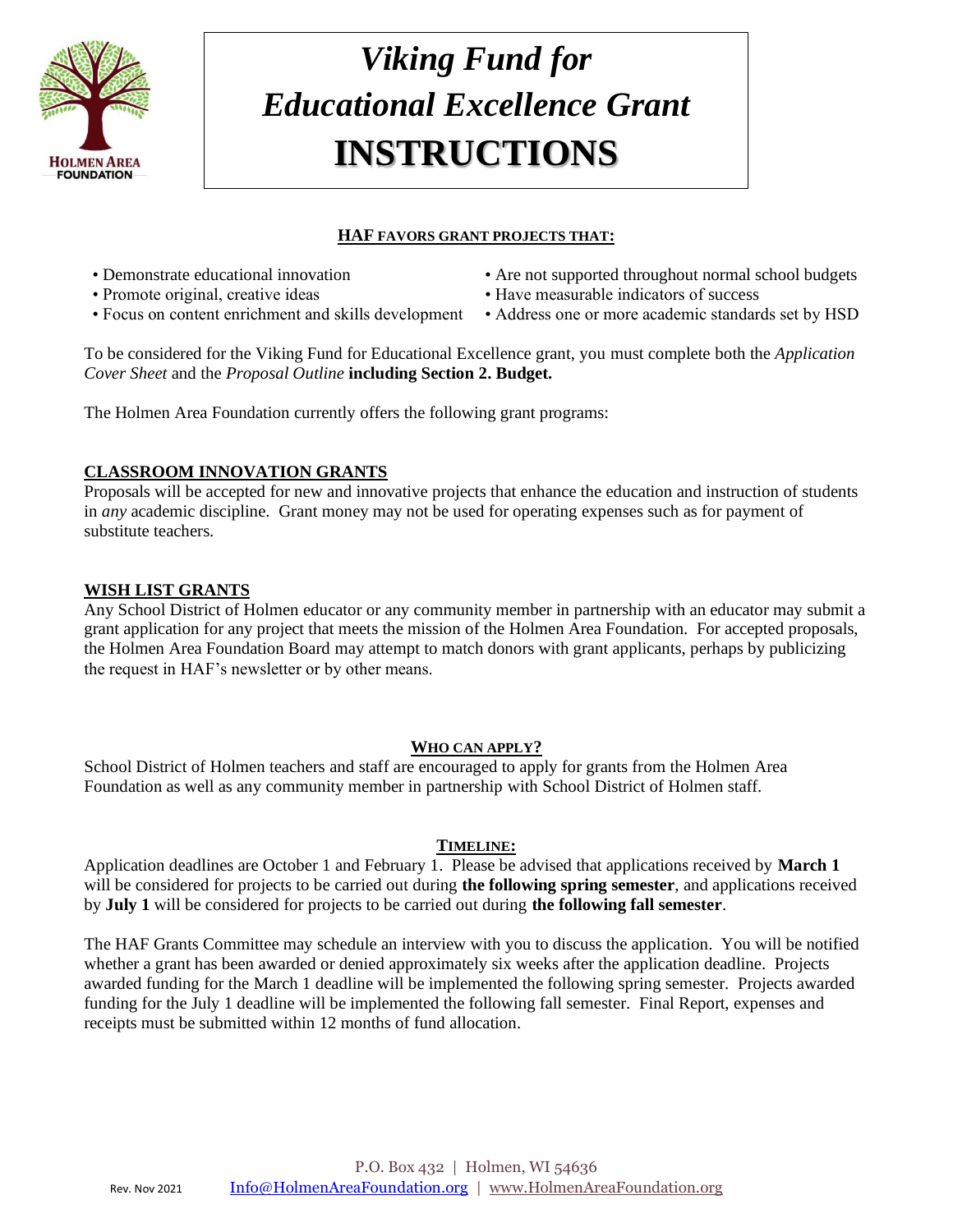

### *Viking Fund for Educational Excellence Grant* **INSTRUCTIONS**

#### **GUIDELINES & RESTRICTIONS:**

- Grant award amounts vary. Larger grants are generally awarded for projects that involve multiple classrooms, cross disciplines, or involve more than one school. Indicate if the request must be funded in full to implement.
- Grant recipients are required to carefully track expenses and save receipts for use of grant funds. A form will be provided at the time of the award. Any unused grant funding (\$20 or more) must be returned to HAF.
- Grant recipients are required to submit a Final Report to help HAF ensure effective grant making and data collection.
- All applicants must have completed Final Reports from previous grant projects before any additional funding is approved. Failure to submit Final Report within 12 months of fund allocation may adversely affect future funding.
- HAF typically provides seed money for creative projects and should not be considered a resource for long-term, ongoing funding.
- HAF does not reimburse for previously incurred expenses.
- Any proposed hardware/software *must* have the written approval of the School District of Holmen's Technology Director *before* the grant is submitted.
- HAF places a lower priority on funding of: computer software, classroom sets of books, food, and transportation expenses.
- HAF does not provide funding for staff salaries (e.g. substitute teachers).

#### **TO APPLY FOR A GRANT:**

- 1. **COMPLETE all sections** of the HAF Viking Fund for Educational Excellence Grant *Application Cover Sheet* **and** *Proposal Outline*. Please type the narrative portion of the application.
- 2. **SIGN** the application. Have the application signed by:
	- a. Applicant (**required**)
	- b. Curriculum Supervisor (required)
	- c. Building Principal (**required**)
	- d. Technology Director (if applicable) **NOTE**: any proposed hardware/software *must* have the written approval of the School District of Holmen's Technology Director.
- 3. **SUBMIT** the application via email (.pdf format) to [Grants@HolmenAreaFoundation.org](mailto:grants@holmenareafoundation.org) or hard copy to P.O. Box 432, Holmen, WI 54636.

Application deadlines are March 1 and July 1. Please be advised that applications received by **March 1** will be considered for projects to be carried out during **the following spring semester**, and applications received by **July 1** will be considered for projects to be carried out during **the following fall semester**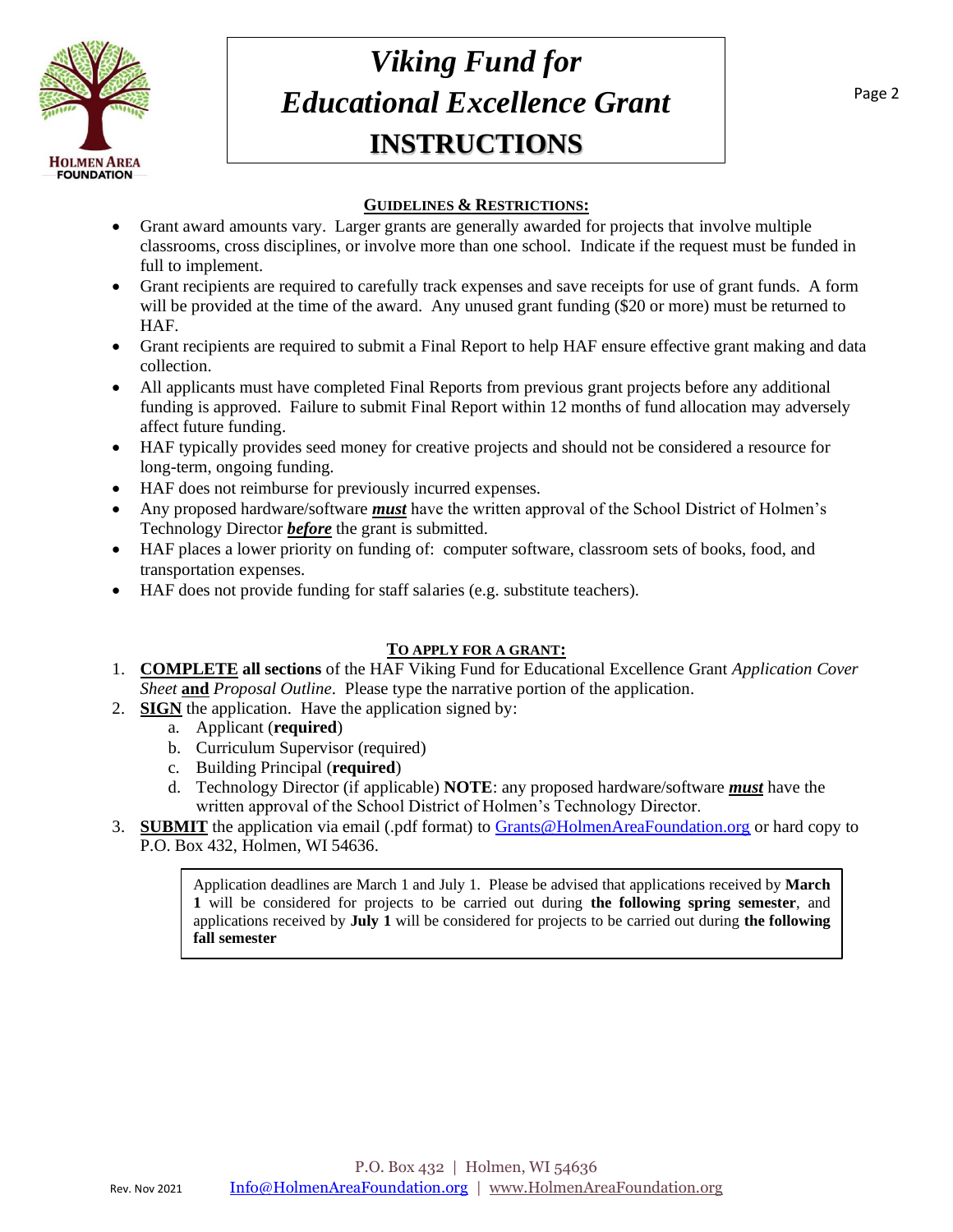

### **APPLICATION COVER SHEET**

*Viking Fund for Educational Excellence Grant*

| Please check type of grant being applied for:<br><b>CLASSROOM INNOVATION</b><br><b>WISH LIST</b>                                                                                                         |                                                                                                                       |                 |                                                   |      |                |  |
|----------------------------------------------------------------------------------------------------------------------------------------------------------------------------------------------------------|-----------------------------------------------------------------------------------------------------------------------|-----------------|---------------------------------------------------|------|----------------|--|
| \$<br>Amount Requested:                                                                                                                                                                                  | <b>Total Project Budget</b>                                                                                           | $\zeta$         | Partial Funding? Yes                              |      | N <sub>O</sub> |  |
| <b>Contact Name:</b>                                                                                                                                                                                     | <u> 1989 - Johann Barn, mars ann an t-Amhain Aonaich an t-Aonaich an t-Aonaich ann an t-Aonaich ann an t-Aonaich</u>  | Position/Title: |                                                   |      |                |  |
| <b>Email Address:</b><br>School Name:<br><u> 1989 - Johann Barn, mars eta bat erroman erroman erroman erroman erroman erroman erroman erroman erroman err</u>                                            |                                                                                                                       |                 | <u> 1989 - Johann Barbara, martxa alemaniar a</u> |      |                |  |
| <b>School Phone:</b><br>School Address:                                                                                                                                                                  |                                                                                                                       |                 |                                                   |      |                |  |
| Project Title:<br>Population to be Served by Project:                                                                                                                                                    | <u> 1980 - Johann Stoff, deutscher Stoff, der Stoff, der Stoff, der Stoff, der Stoff, der Stoff, der Stoff, der S</u> |                 |                                                   |      |                |  |
| Duration of Project<br>From:                                                                                                                                                                             |                                                                                                                       |                 | To:<br><u> 1989 - Johann Barbara, martxa a</u>    |      |                |  |
|                                                                                                                                                                                                          |                                                                                                                       |                 |                                                   |      |                |  |
| <b>Applicant Signature</b>                                                                                                                                                                               | <b>Print Name</b>                                                                                                     |                 |                                                   | Date |                |  |
| I am aware of this grant application and confirm that there is no other funding available for the applicant.<br>Furthermore, I verify that this project supports district, school, and curricular goals. |                                                                                                                       |                 |                                                   |      |                |  |
| <b>Curriculum Supervisor Signature</b>                                                                                                                                                                   | Print Name                                                                                                            |                 |                                                   | Date |                |  |
| <b>Building Principal Signature</b>                                                                                                                                                                      | Print Name                                                                                                            |                 |                                                   | Date |                |  |
| Technology Department Signature (if needed)                                                                                                                                                              | Print Name                                                                                                            |                 |                                                   | Date |                |  |
| For HAF Office Use Only<br>Grants Committee/Board Meeting Dates: [1983] [1983] [1983] [1983] [1983] [1983] [1983] [1983] [1984] [1983] [1                                                                |                                                                                                                       |                 |                                                   |      |                |  |
|                                                                                                                                                                                                          |                                                                                                                       |                 |                                                   |      |                |  |
|                                                                                                                                                                                                          |                                                                                                                       |                 |                                                   |      |                |  |

| <b>Mail or Email Completed Application to:</b>           |  |  |  |  |  |
|----------------------------------------------------------|--|--|--|--|--|
| Holmen Area Foundation   P.O. Box 432   Holmen, WI 54636 |  |  |  |  |  |
| Grants@HolmenAreaFoundation.org                          |  |  |  |  |  |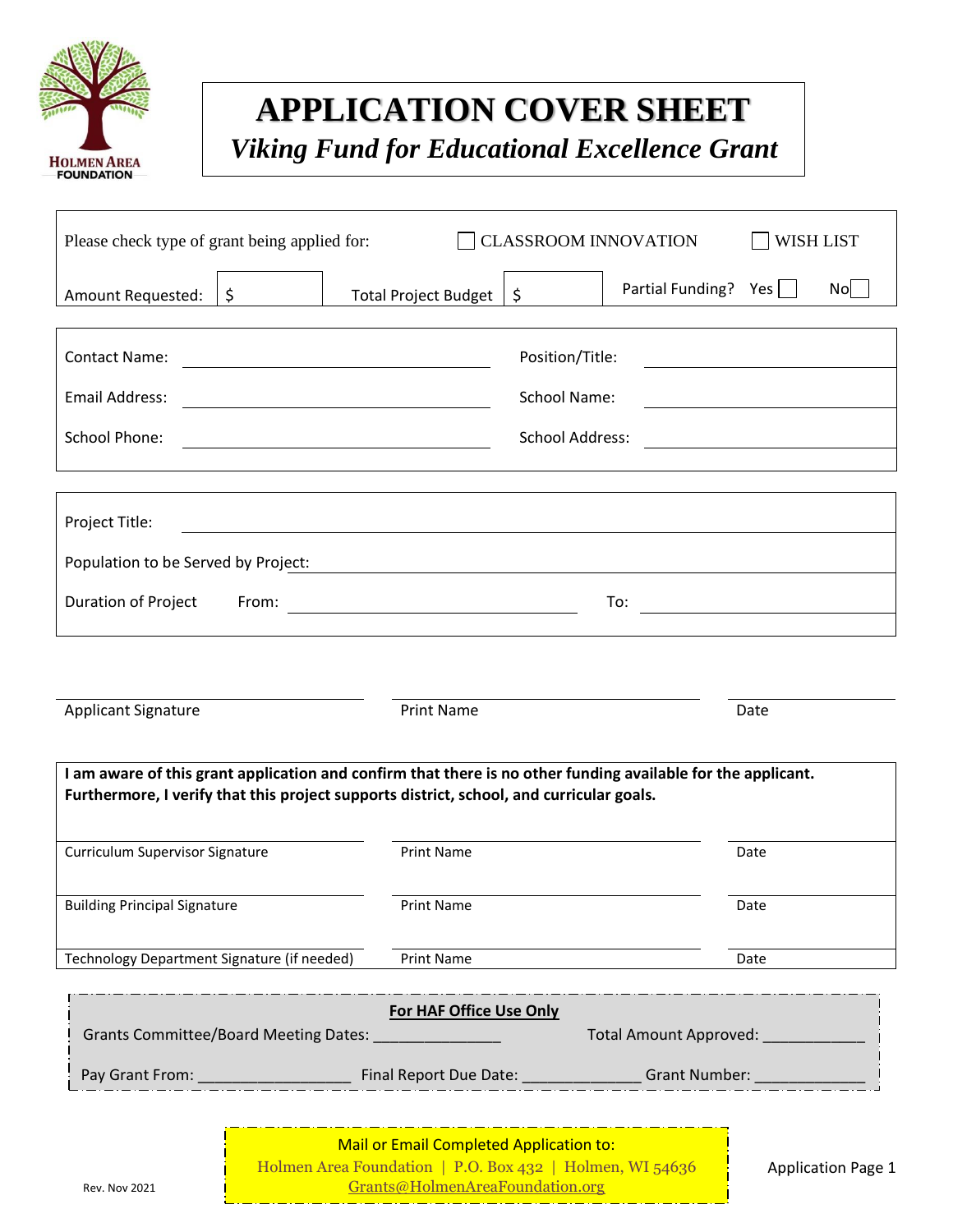

# **PROPOSAL OUTLINE**

*Viking Fund for Educational Excellence Grant*

Applicants should use this outline format to present their case clearly and concisely. Applicants must address **all** sections and topics for an application to be considered. Incomplete applications will be returned to the applicant and not be considered for funding.

- **1. PROJECT SUMMARY:** Briefly summarize the proposed project. **Do not exceed one paragraph**. Identify the following:
	- a. the need being addressed
	- b. the project's objectives
	- c. the proposed strategy for achieving the objectives

**SUMMARY:**

**2. BUDGET:** Detail your budget request using the format below. HAF does not generally fund transportation costs except for delivery of materials. For expense guidelines, refer to descriptions of specific grant programs on Page1 of *Instructions for Applicants*.

| <b>Materials/Equipment/Services</b> | <b>Quantity</b> | <b>Supplier</b> | Amount |
|-------------------------------------|-----------------|-----------------|--------|
|                                     |                 |                 |        |
|                                     |                 |                 |        |
|                                     |                 |                 |        |
|                                     |                 | <b>TOTAL:</b>   |        |

If HAF is not the only source of revenue for this project, please list the other sources:

| <b>Sources of Revenue</b> | <b>Proposed/Pending</b><br><b>Amount</b> | <b>Approved/Received</b><br>Amount |  |
|---------------------------|------------------------------------------|------------------------------------|--|
|                           |                                          |                                    |  |
|                           |                                          |                                    |  |
|                           |                                          |                                    |  |
|                           | <b>TOTAL:</b>                            |                                    |  |